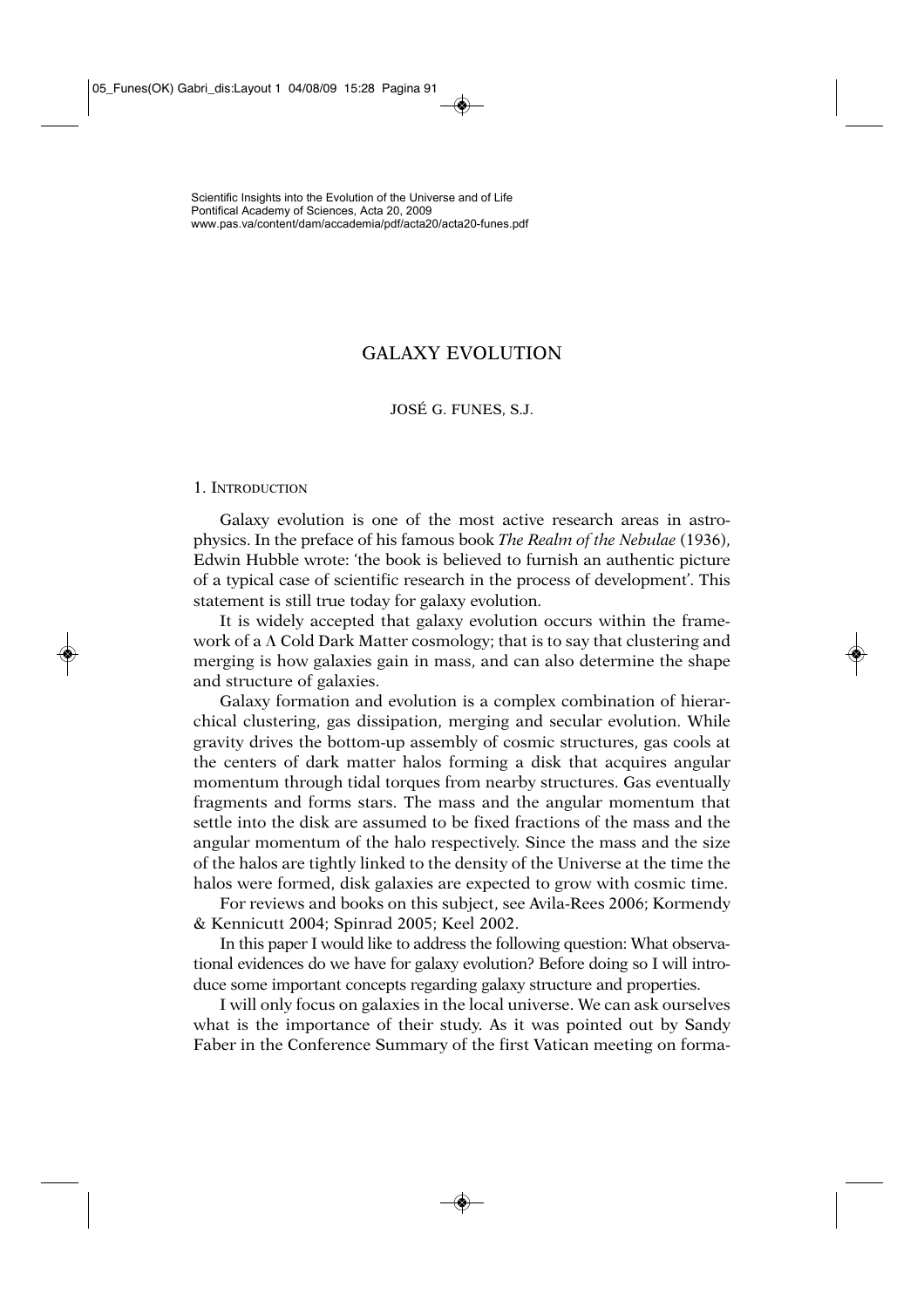tion and evolution of galaxy disks held in 2001, galaxies are the crossroads of astronomy because they look up to cosmology and they look down to the interstellar medium and star formation. They are the true link between the present universe we observe and the properties of the early universe. Galaxies evolve according to the initial and boundary conditions given by cosmology. As Vera Rubin has pointed out nearby galaxies are the best laboratories to test a 'nearby cosmology'. The study of galaxies is crucial when trying to connect our knowledge of the universe as a whole with the formation of stars and planets.

### 2. GALAXY COMPONENTS AND PROPERTIES

A galaxy is a system of stars, gas, dust and dark matter gravitationally bound together with a mass ranging from 10 million to 1000 billion times that of the sun. The stellar component is distributed in a spheroidal component (the bulge and the halo) and in a flat component (the disk). Some spiral galaxies show a bar and ring structures in the disk component. Gas and dust are the material between stars and it is called interstellar medium. This is the material from which new stars form. We don't know yet the nature of dark matter. We have detected and weighted the dark matter and we also know that it does not emit light. We do know that dark matter is located in the galaxy halos.

These galaxy components (stars, interstellar medium, and dark matter) vary from galaxy to galaxy and define the morphology of a galaxy. Galaxies have a disk component and a spheroidal component. Stars in the disk are bluer and younger than stars of in the spheroidal components.

Edwin Hubble classified galaxies in spirals and ellipticals. He also noticed that there is small fraction of galaxies that can be grouped in a third major type called irregular galaxies.

With the advent of a wealth of data coming from surveys like Sloan Digital Sky Survey, COMBO-17, etc., it has become clear that there is a bimodal distribution of galaxy colors at all redshifts<sup>1</sup> z<1 (see Bell *et al.*)

<sup>&</sup>lt;sup>1</sup> The redshift is usually characterized by a dimensionless quantity called z. The largest observed redshift, corresponding to the greatest distance and furthest back in time, is that of the cosmic microwave background radiation; the numerical value of its redshift is about z=1089 and z=0 corresponds to present time. The correspondence between redshift and time depends on the cosmological model adopted.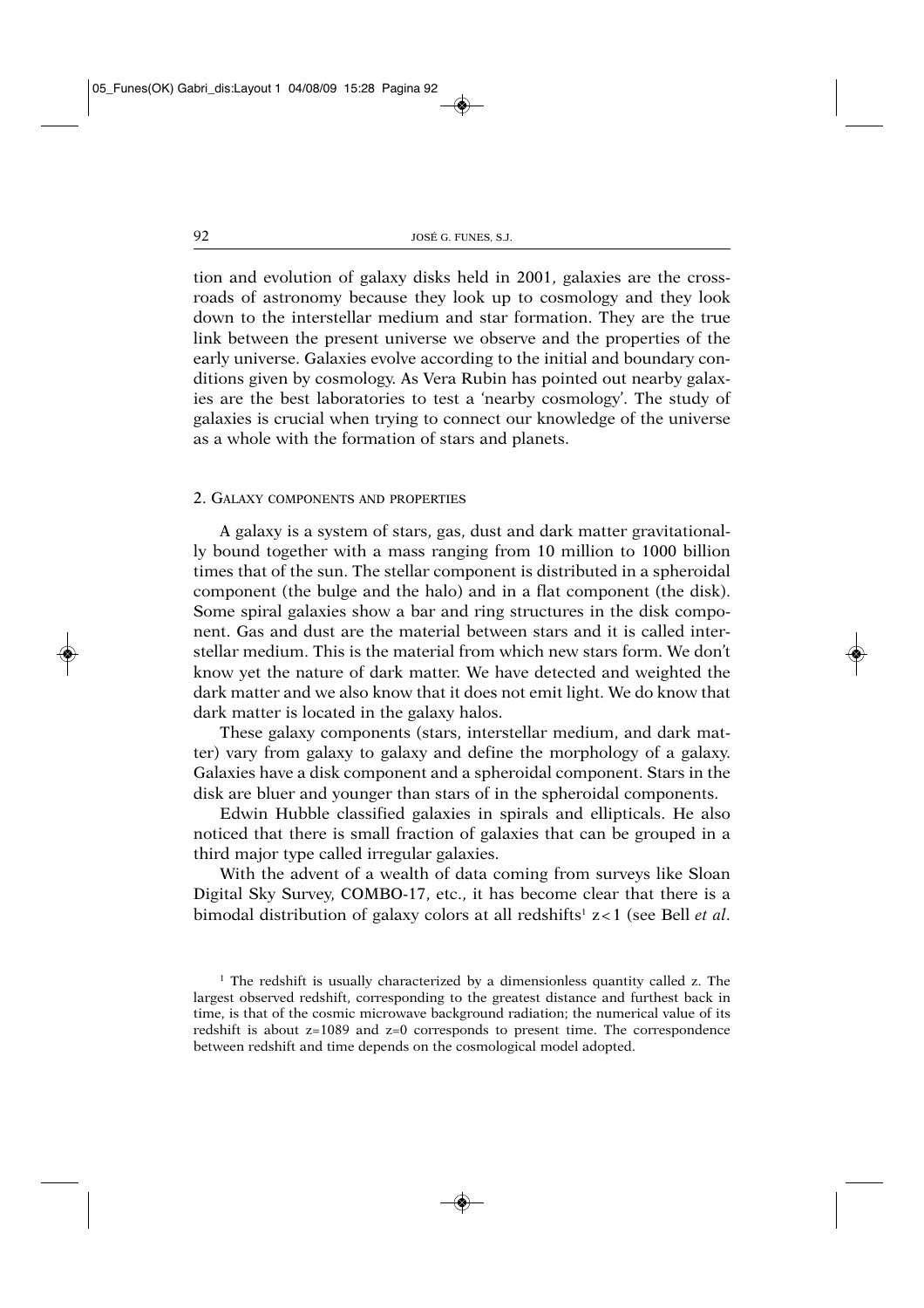2007 and references within). It is possible to identify a red sequence of non-star forming galaxies and blue cloud of star-forming galaxies. According to this scheme ellipticals and early type spirals (spirals with a prominent bulge) would be part of the red sequence while late-type spirals (spirals with a small bulge and rich in gas and dust) and irregulars would form the blue cloud.

# 3. GALACTIC TIME SCALE

Galaxies are tracers of cosmic evolution over the last 13 billion years. Galactic time scale is the combination of two clocks. One time scale is the cosmological one (the Hubble time, i.e. basically the age of the universe) and the other scale is related to stellar evolution. The combination of both gives rise to galaxy evolution.

I would like to recall an observational obvious fact in the study of galaxy evolution. We never see an object to evolve from or to and we only have a 'snapshot' in time.

### 4. WHICH PROPERTIES OF GALAXIES CAN EVOLVE AND BE MEASURED?

Is there any way of measuring or detecting galaxy evolution? To answer this question we need to find galaxy properties that can evolve and be measured.

Due to the nuclear stellar evolution we expect to observe evolution in the stellar content which is shown in the change of color and luminosity measurable in galaxies at different redshifts. Intimately connected with the evolution of the stellar content is the evolution of the gas mass fraction. We expect a 'noisy' decline of the gas mass fraction with time, given the evidence for clustering mergers of gas rich systems and ejection to the interstellar medium of material released by supernovae. Since generations of stars continually recycle the same galactic matter through their cores, chemical evolution is an inevitable by-product of continual star formation.

Galaxies also evolve or transform due to the interaction with other galaxies. Galaxies are not exactly 'island universes'; they don't evolve in isolation. Spiral galaxies tend to collect in groups of galaxies, which contain up to several dozen galaxies. Elliptical galaxies are more common in clusters of galaxies. Mergers are an important factor that drives galaxy evolution. Merger rates increase with cosmic lookback time when the universe was smaller and galaxies were closer.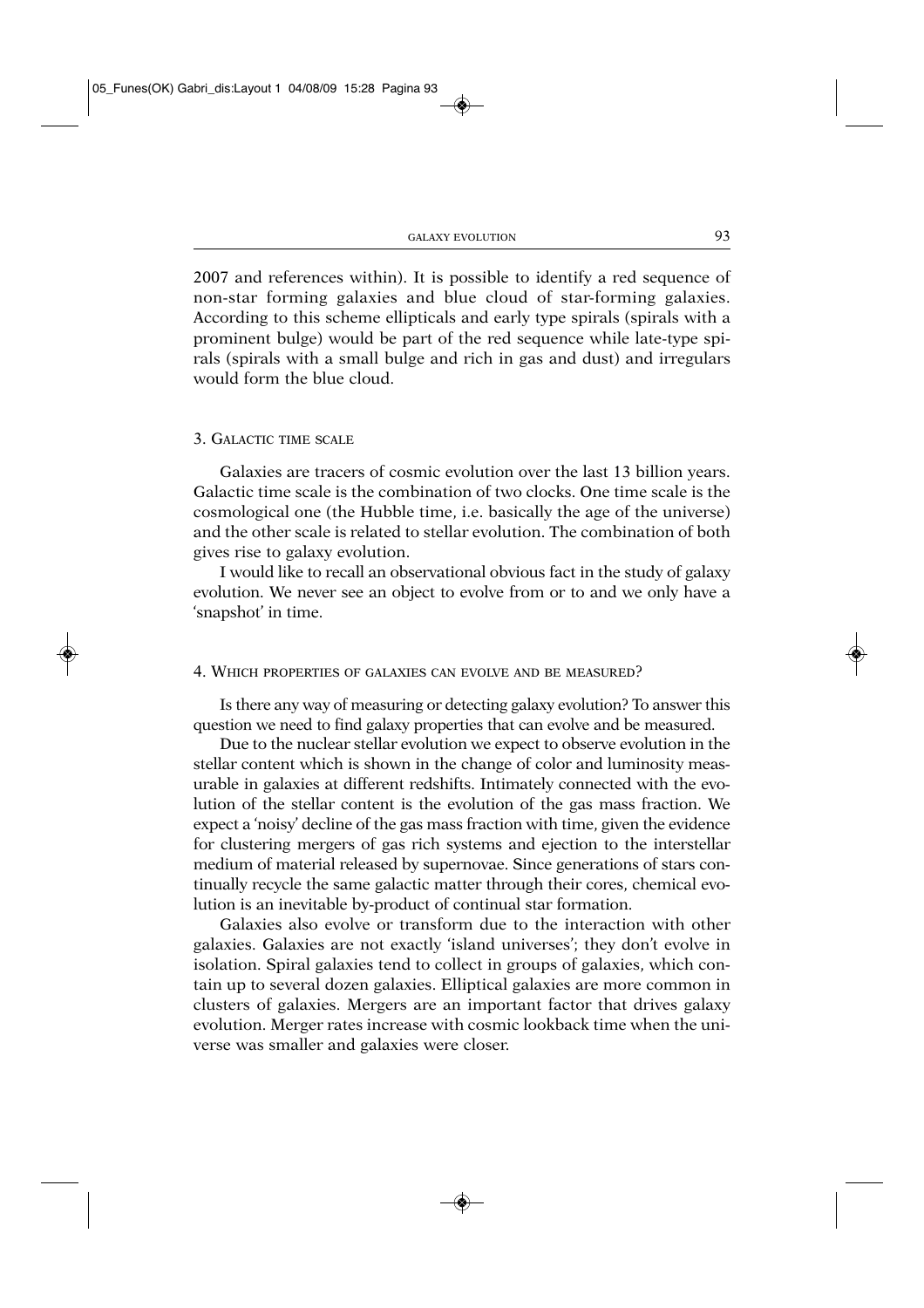# 5. EVOLUTION OF THE STELLAR CONTENT

One way to quantify galaxy evolution is through the calculation of the growth of stellar mass in galaxies.

As Bell *et al*. (2007) have pointed out, recent observations have demonstrated a significant growth in the integrated stellar mass of the red sequence. In their paper, they use the COMBO-17 photometric redshift survey in conjunction with deep Spitzer 24 mm data to explore the relationship between star formation and the growth of stellar mass. They calculate star formation rate (stars formed per unit of time in  $M_{\rm sun}$  yr<sup>-1</sup>) functions in four different redshift slices between  $z=0$  and  $z=1$ , also splitting them into contributions from the red sequence and blue cloud for the first time. They find that the growth of stellar mass since  $z=1$  is consistent with the integrated star formation rate.

### 6. THE COSMIC STAR FORMATION HISTORY: GALAXY EVOLUTION IN THE ACT

The cosmic star formation history is one of the primary goals of galaxy formation and evolution studies. The modeling of galaxy evolution requires a better understanding of the relationships between large-scale star formation rate and the physical properties of the parent galaxies.

Star forming galaxies in the local universe provide vital clues to the evolutionary properties of galaxies and the physical processes that derive that evolution. In the last 15 years hundreds of nights on the largest telescopes in the world are being used to measure the star formation properties of distant galaxies and the star formation history of the universe. Ironically, until few years ago, we had a more complete inventory of star formation rates for galaxies with redshifts (z>3) than for galaxies in the local universe (z<0.03).

Luckily, ideal samples, which meet these requirements, now exist. The Local Volume Legacy survey (Lee *et al*. 2008) is a project that looks through data already collected by the Spitzer Space Telescope for a sample of 258 galaxies located within 11 megaparsecs (about 36 million light years; on the scale of a visible universe that extends nearly 14 billion light years across, this counts as the 'local' volume of space). This included all known galaxies within the closest 3.5 megaparsecs, and a sampling of spiral and irregular galaxies from the larger and more representative region.

The goal is to produce a census of the local galactic neighborhood, with data in many different colors, including even the faintest galaxies,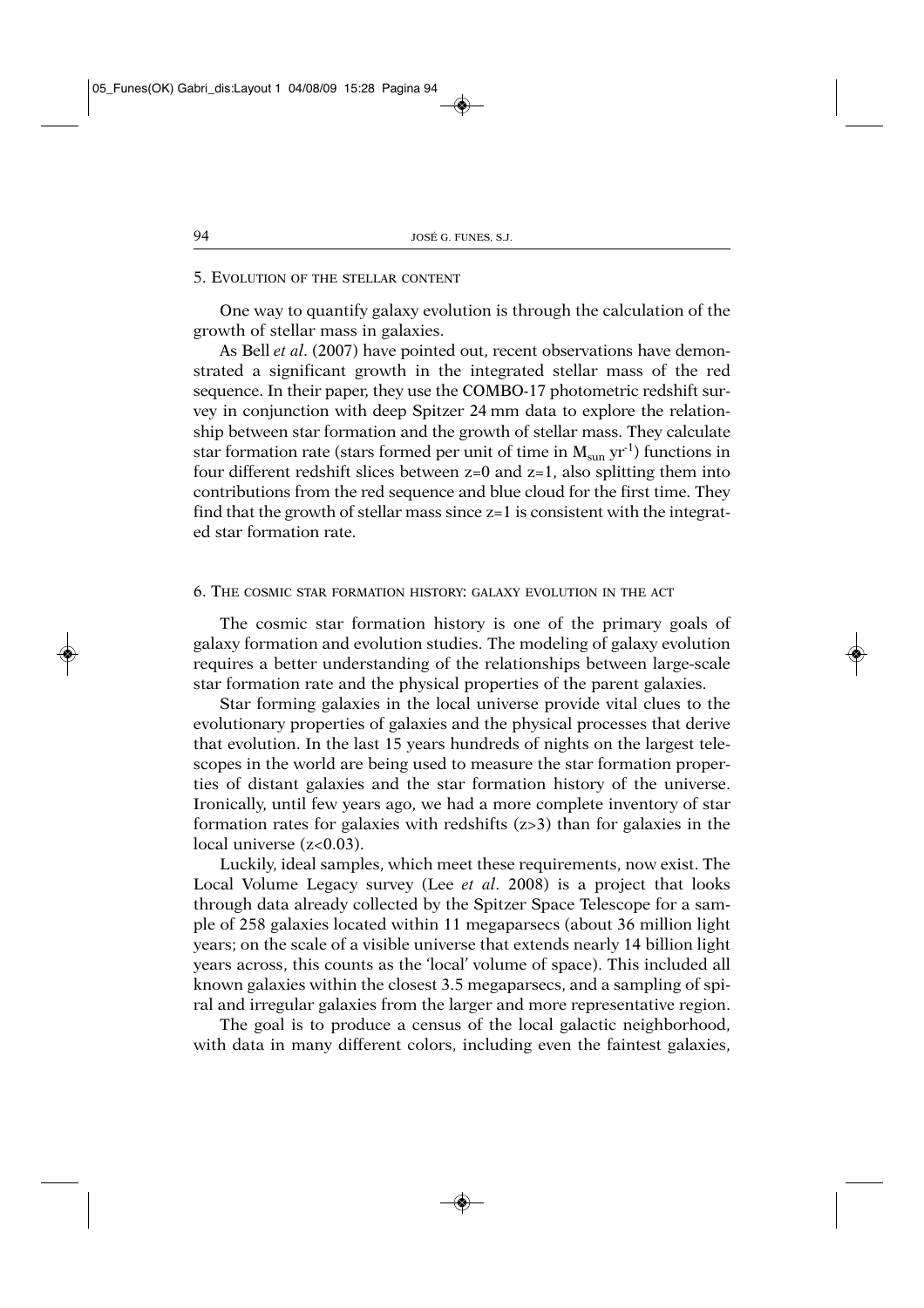taking advantage of Spitzer's high resolution and ability to measure wavelengths of light that cannot be seen from the surface of the Earth. These data will then be compared with data on the same objects from a number of other surveys, using both large Earth-based telescopes.

This Local Volume Legacy project will fill in critical gaps in the current Spitzer coverage of the galaxies in the Local Volume, providing spectral energy distribution coverage from the ultraviolet to the far-infrared, and thus supplying the astronomical community with a core archival data set on the galactic neighborhood.

### 7. CHEMICAL EVOLUTION

Another property that we can measure to monitor in galaxies is the abundant of heavy elements (metallicity) in the stellar population and in interstellar medium. Although our understanding of the actual physical process of star formation and its interaction with interstellar medium is acutely limited, models and observations have shown the evolution of metallicity in the galactic structural components (disk, bulge, and halo). For instance the enriched gas from the halo can pollute the bulge stars and the later forming disk during the process of galaxy formation.

As Tremonti *et al.* (2004) have pointed out stellar mass and metallicity are two of the most fundamental physical properties of galaxies. Both are metrics of the galaxy evolution process, the former reflecting the amount of gas locked up into stars, and the latter reflecting the gas reprocessed by stars and any exchange of gas between the galaxy and its environment. Understanding how these quantities evolve with time and in relation to one another is central to understanding the physical processes that govern the efficiency and timing of star formation in galaxies. They have presented the mass-metallicity relation for 53,000 starforming galaxies in the Sloan Digital Sky Survey at z~0.1. Their results imply that metallicity is not a straightforward metric of galaxy evolution because metals can escape galactic potential wells.

### 8. DYNAMICAL EVOLUTION. GALAXY TRANSFORMATION. SECULAR EVOLUTION

Changes in the galactic structure are the result of the exchange energy and angular momentum between the different components: disk, bars, and rings and with environment through interactions and mergers.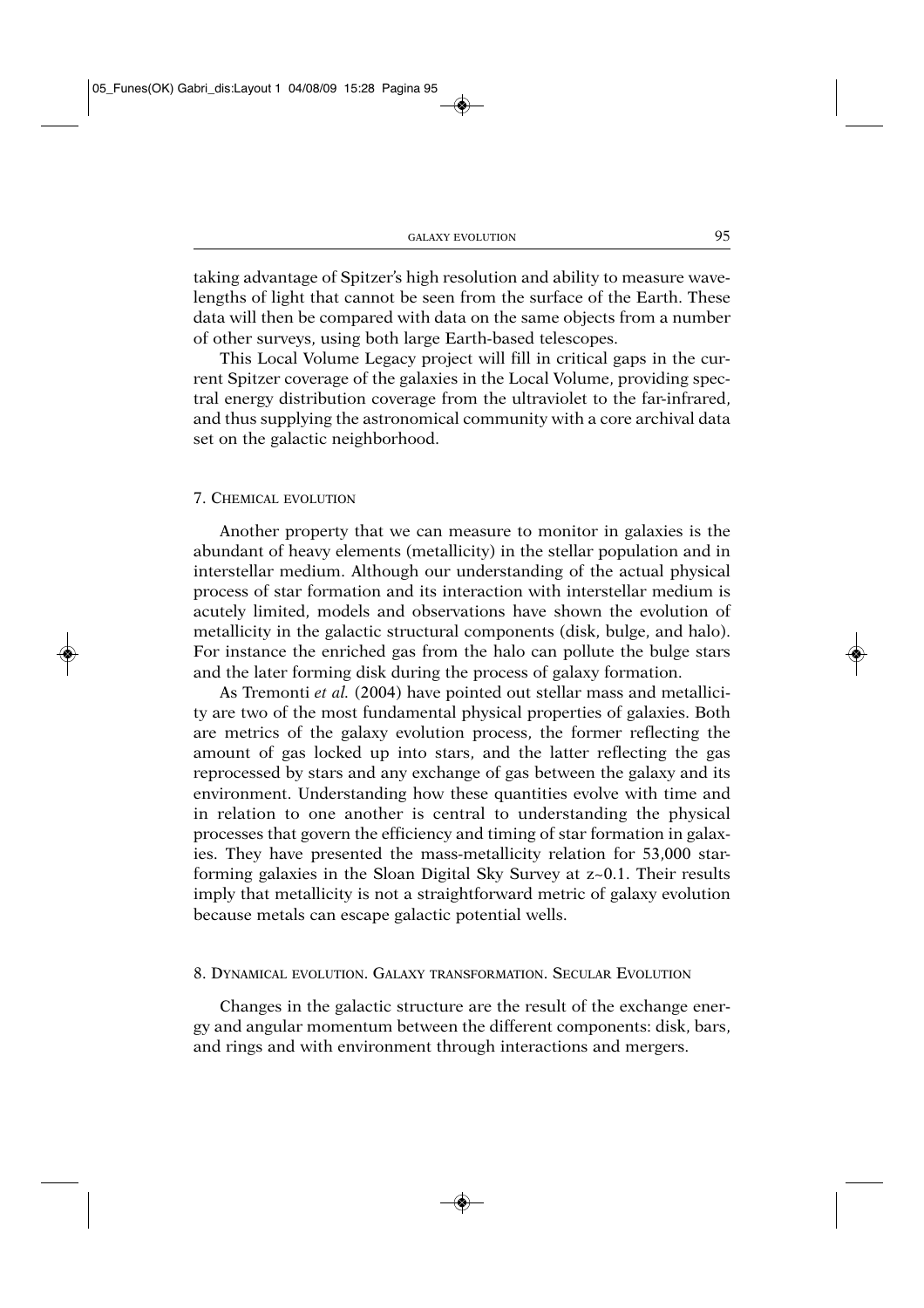Transformations in morphology, and not just in stellar content, can be observed and interpreted through computer simulations. Two processes rule galaxy evolution, the hierarchical clustering process and the secular evolution. Hierarchical clustering is a violent and rapid mechanism that dominated the growth of galaxies at early times of the universe. On the other hand, secular evolution is slow but will be dominant in the future universe.

Which signs can we find in galaxies that can lead us to think that there is or there was a merger in act? These are some:

- Images of pairs of galaxies may reveal tails and bridges of stars and gas that are signs of interactions.
- Counter-rotation. In some galaxies that otherwise look pretty 'normal', there is evidence that one of the components is counter-rotating or rotating orthogonally to the other component. For example, in a stellar disk, the inner disk is rotating in the opposite direction of the outer disk, or the spheroidal component regarding the disk component.
- Structural details in elliptical galaxies. For instance, elliptical galaxies with dust lanes have undergone a major event at some point in their evolution. The younger population of stars in these galaxies could have formed at a later stage of the evolution of the galaxy through either a merger event or a secondary in situ star-formation burst by the acquisition of gas from the environment.
- Observations show that collisions trigger bursts of star formation.
- N-body simulations of such collisions confirm that the merger of two spiral galaxies can form an elliptical galaxy.

Series of simulations by Debattista *et al*. (2006) to study the secular evolution of disk galaxies in a ACDM universe have shown that during disk assembly, secular evolution must have played a role in shaping the structure of disk galaxies as we see them at z=0. Bars can drive a substantial redistribution of mass and angular momentum in the disk. A possible product of bar-driven evolution is the formation of a bulgelike component.

Which structural properties of present-day disk galaxies are primordial and which are the result of internal evolution? Observations by Lilly *et al*. (1998) suggest that the structural properties of disk galaxies have not changed substantially since then. If the quiescent phase of disk assembly starts early, as current cosmological simulations suggest, secular evolution might have already been operating by z~1.

There is also recent evidence for a rapid secular galaxy evolution. Genzel *et al*. (2008) have provided observational evidence that massive bulges may have formed on a timescale of  $1-3$   $10<sup>9</sup>$  years through secular evolution from gas-rich, turbulent disks.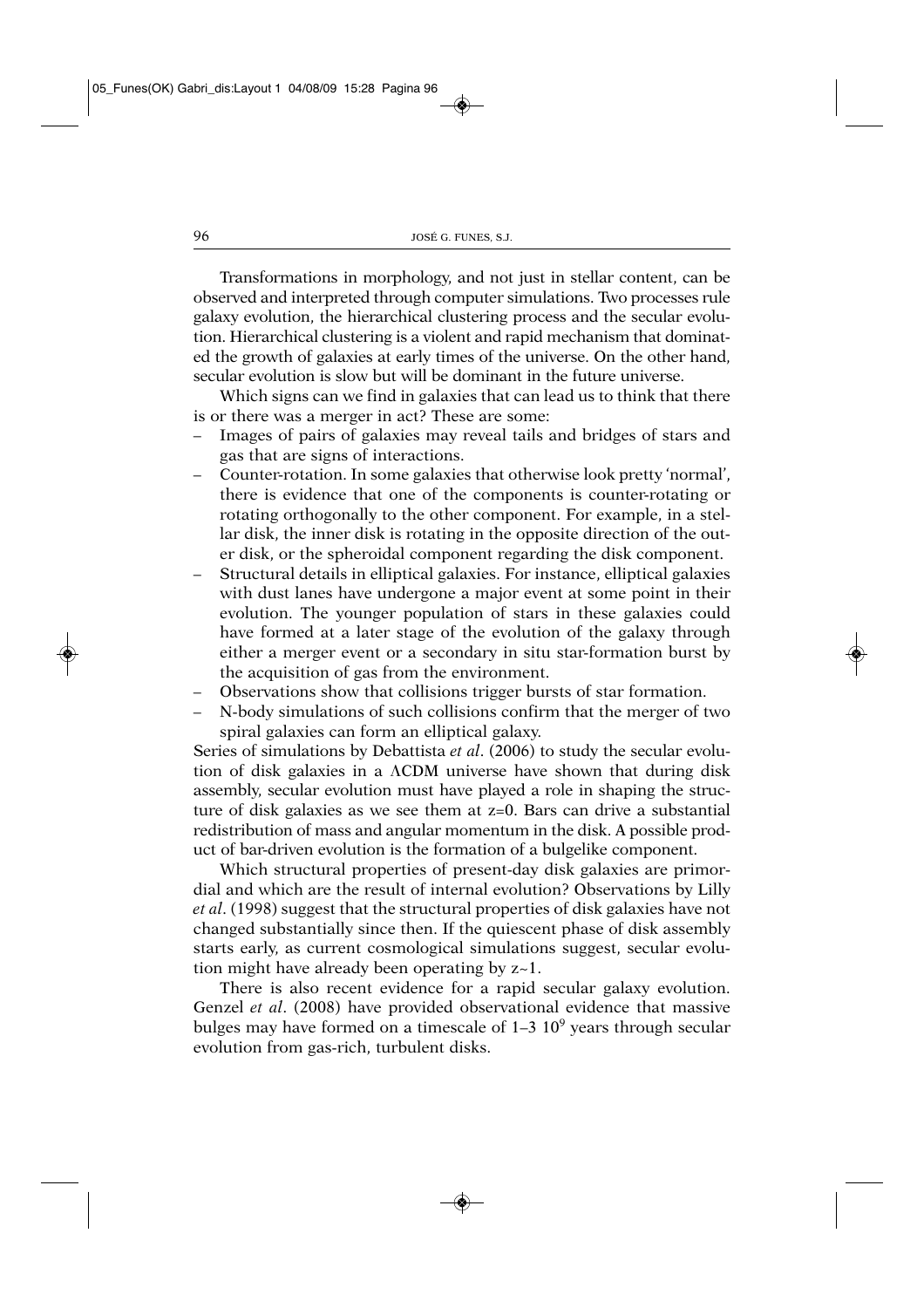They speculate that the thick, old stellar disks seen in the Milky Way and nearby galaxies are the remnants of this phase.

### 9. FINAL THOUGHTS

These are not conclusions; it would be conceited on my side to do so with the abundant literature in this field that I have not covered. I have only tried to show in this paper that we have a coherent picture for the evolving process in galaxies with robust observational evidence well integrated and understood in the framework of the ACDM scenario.

There are still some unsolved problems for the ACDM scenario such as the nature of dark matter, halo density profiles of dark matter, the excess of substructure (satellite galaxies), the early formation of massive red elliptical galaxies, size of and angular momentum of the disks, etc. These important issues are not discussed in this paper.

There is also a need of a better understanding of the star formation physics that can explain the relationship between the star formation properties that we observe at the galactic scale and the properties and physical processes that we observe at a smaller scale.

Our knowledge of galaxy evolution showcases our understanding of cosmology, stellar evolution, and galaxy dynamics. It is an excellent example of how scientific knowledge achieved independently can be put together to shed light on a complex process that involves other physical processes at different scales. Our scientific understanding of galaxy evolution is still evolving…

### **REFERENCES**

Avila-Reese, V. 2006, astro-ph/0605212.

- Bell, E.F., Zheng, X.Z., Papovich, C., Borch, A., Wolf, C., & Meisenheimer, K. 2007, *ApJ*, 663, 834.
- Debattista, V.P., Mayer, L., Carollo, C.M., Moore, B., Wadsley, J., & Quinn, T. 2006, *ApJ*, 645, 209.
- Genzel, R., Burkert, A., Bouché, N., Cresci, G. Förster Schreiber, N.M., Shapley, A., Shapiro, K., Tacconi, L.J., Buschkamp, P., Cimatti, A., Daddi, E., Davies, R. Eisenhauer, F., Erb, D.K., Genel, S., Gerhard, O., Hicks, E, Lutz, D., Naab, T., Ott, T., Rabien, S. Renzini, A., Steidel, C.C., Sternberg, A., Lilly, S.J. 2008, *ApJ*, 687, 59.